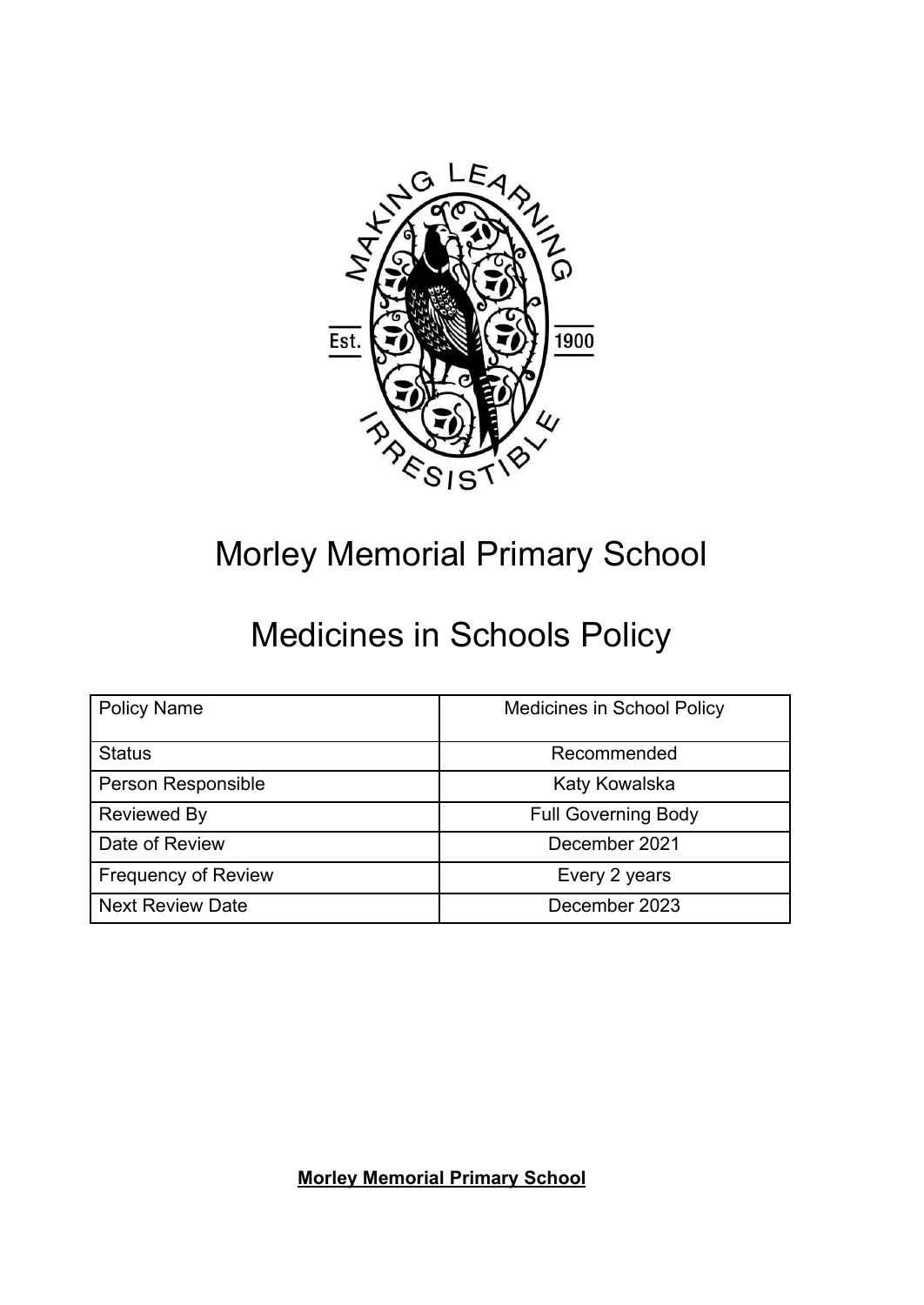# **Rationale**

We believe that all children should be enabled to reach their full potential. We value children's individuality and diversity and celebrate success in all areas.

In support of this, at Morley, we are committed to reducing the barriers to sharing in school life and learning for all its pupils. This policy sets out the steps the school will take to ensure as full access as possible to learning and school life for all children that require medication.

Most children will, at some time, have short-term medical needs, while other children may have longer term medical needs and may require medicines on a long-term basis to keep them well. Other children may require medicines in particular circumstances, such as children with severe allergies.

## **Aims**

This policy is designed to support the following aims:

- To support regular attendance of all pupils
- To ensure staff understand their roles and responsibilities in administering medicines
- To ensure parents understand their responsibilities in respect of their children's medical needs
- To ensure medicines are stored and administered safely

Where children are unwell and not fit to be in school, and where they are still suffering from an infection which may be passed to others, children should remain at home to be cared for and looked after. As such, children should not return to school for 48 hours from the last episode if they have been vomiting or suffering with diarrhoea. Similarly, children should not return to school for at least 48 hours into a course of antibiotics.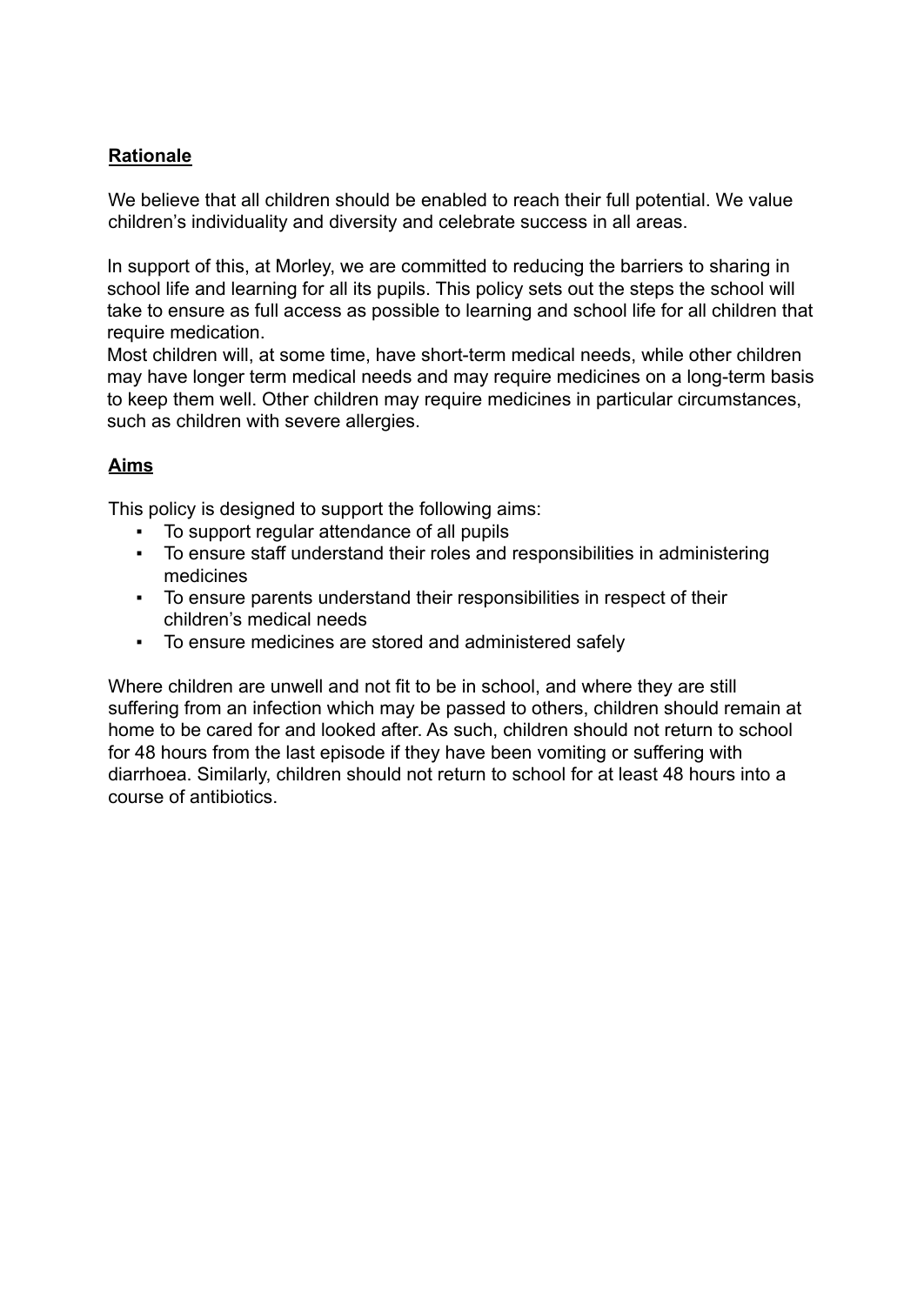# **1.0 Legal Obligation to Administer Medicines**

#### 1.1 **There is no legal obligation that requires school staff to administer medicines.**

1.2 Teachers' conditions of employment do not include giving or supervising a pupil taking medicines. Agreement to do so must be voluntary. However, the school will, where appropriate, administer medicines to enable the inclusion of pupils with medical needs and to enable regular attendance of all pupils. Furthermore, in an emergency all teachers and other staff in charge of children have a common law duty of care to act for the health and safety of a child in their care – this might mean giving medicines or medical care.

1.3 Where we, as a school, agree to administer medicines or carry out other medical procedures, staff will receive appropriate training and support from health professionals. They will be made aware of the correct procedures to follow in administering medicines, and in procedures to follow in the event of a child not reacting in the expected way.

#### **See also 'Supporting Children with Medical Needs and Conditions in School Policy'**

#### **2.0 Medicines in School (Prescription Medicines)**

#### **Prescribed Medicine for short term conditions**

2.1 Prescribed medicine will only be given by Morley Memorial School School staff for pupils with long term medical conditions that require medication during the school hours to manage their condition/s and keep them well.

2.2 Staff should not provide medication without training and we acknowledge this is not usually possible for short term episodes of illness. Prescribed medicine for pupils with long term medical conditions will still only be administered at school when it is detrimental to a child's health or school attendance to do so. Every attempt where clinically possible should be made for the medications to be provided by parents / carers at home.

2.3 All medications must be prescribed by a doctor, dentist, nurse prescriber or pharmacist prescriber. Medicines will only be accepted in the original container as dispensed by a pharmacist and include the prescribers instructions for administration.

2.4 Medicines should only be brought to school when it is essential i.e. where it would be detrimental to the child's health if the medicine were not administered during the school day. The prescriber's instructions would need to state times within the pupils working day at school.

2.5 In most cases it is possible for parents/carers to manage the administration of prescription medicines outside of school hours, and we encourage and expect parents/carers to do so whenever possible.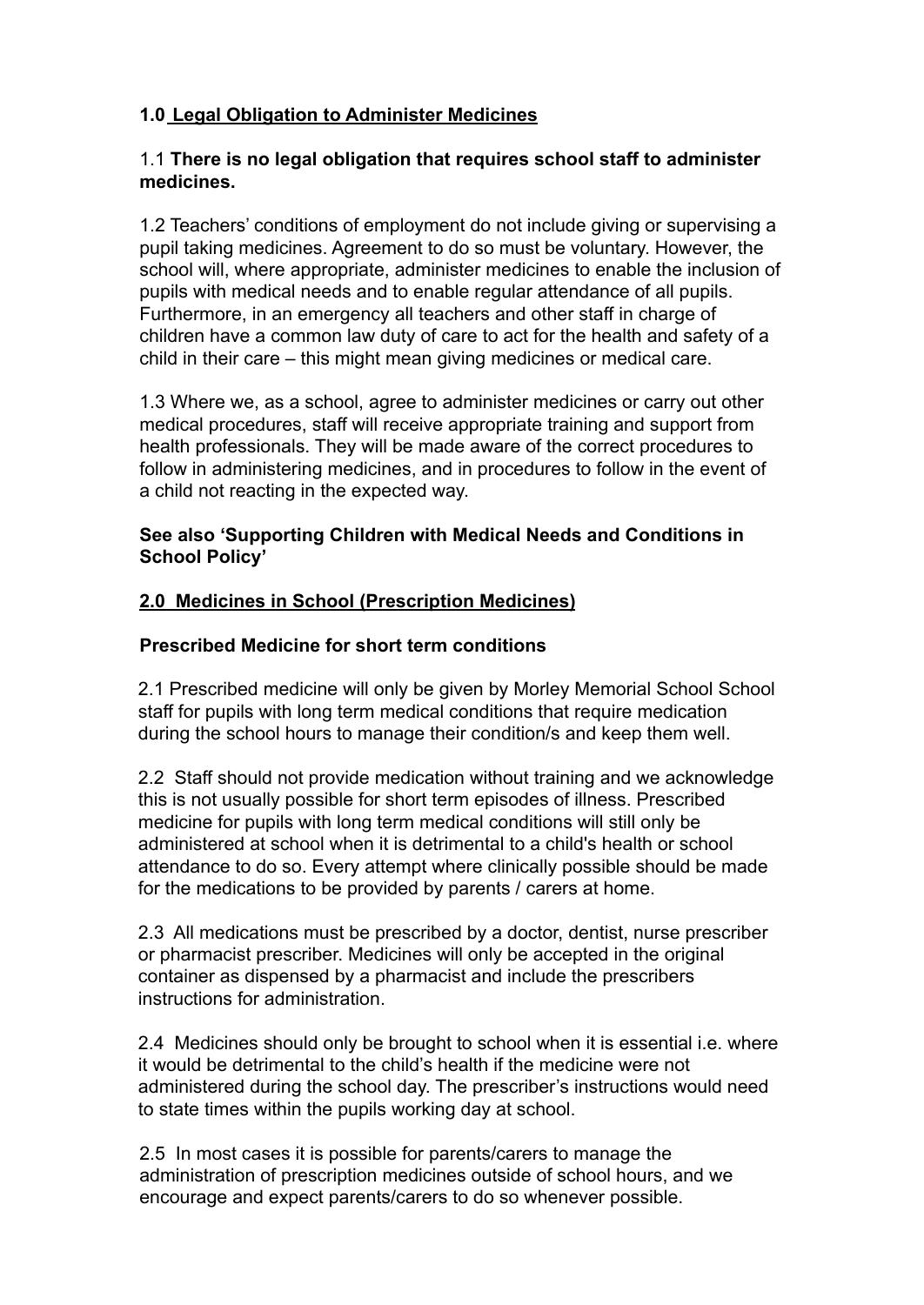2.6 We will never accept medicines that have been taken out of the container as originally dispensed nor make changes to dosages on parental /carer instructions.

#### **Prescribed medicine for short term conditions: exceptions**

2.8 Prescribed medicines **will only be given** if the prescriber has indicated clearly on the medicine that it must be administered four times a day and it is not possible to be administered outside of school hours.

2.9 Medicine will only be accepted for administration in school in the completion of the appropriate consent form by a parent or carer. (see Appendix 1: Parental/Carer Consent form Prescribed Medicines in Schools)

2.10 Prescribed medicine **will not be given**:

Where the timing of the dose is vital and where mistakes could lead to serious consequences. (See Section Children with Long Term Medical Needs section)

Where medical or technical expertise is required.

Where intimate contact would be necessary.

#### **3.0 Children with Asthma**

3.1 Children who have inhalers should have them available where necessary. Inhalers should be kept in a safe but accessible place. At Morley Memorial Primary School, it will be indicated clearly in classroom where inhalers are kept. Depending on the needs of the individual, inhalers should be taken to all physical activities. Inhalers must be labelled and include guidelines on administration.

3.2 Parents/Carers are required to complete and return an Asthma Card when a child with an already diagnosed asthma condition starts school, or on diagnosis of such a condition. It is the parent/carer's responsibility to keep the information on the Asthma Card up-to-date and inform the school of any changes in their child's condition.

#### **3.3 It is the responsibility of parents to regularly check the condition of inhalers and ensure that they are working, within date and have not been completely discharged.**

#### **4.0 Non-prescription Medicines (Over-the-counter (OTC) medicines)**

4.1 Non-prescription medicines are generally not administered in school and pupils should not bring them to school for self-administration.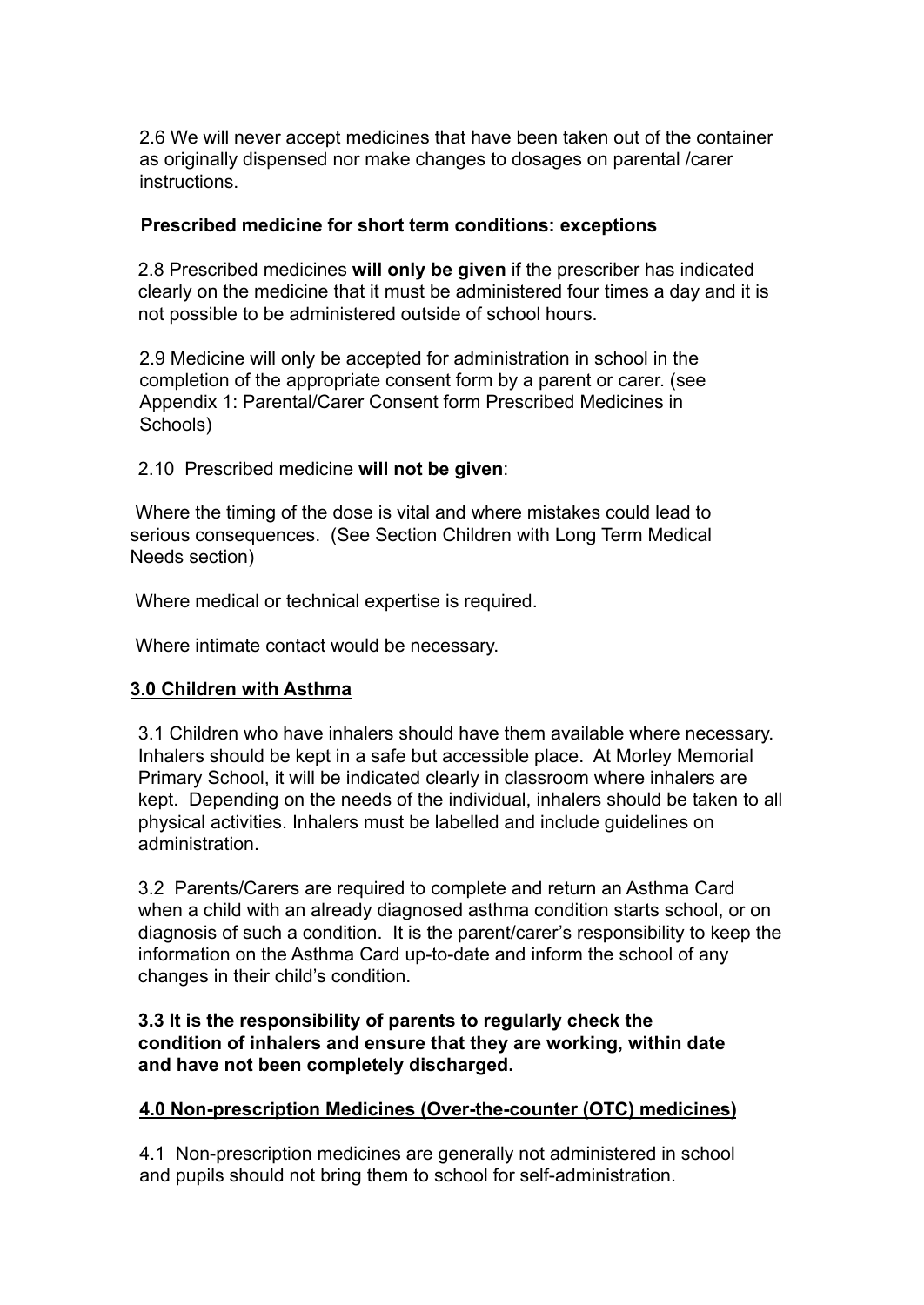# **Travel-sickness medication (OTC)**

4.2 Non-prescription travel sickness medication will be administered by staff provided they are supplied in the original packaging and accompanied by the appropriate consent form (see Appendix 2: Parental/Carer Consent form Over-the-Counter (OTC) Medicines in Schools)

4.3 Travel-sickness medication must be suitable for the pupil's age. It must be supplied by the parent (not the school) and must be in its original packaging, with manufacturer's instructions included. The child's name should be written on the on the OTC medicine container by the parent/carer. The requested dosage must be in line with the manufacturer's instructions. The school will check that the medicine has been administered without adverse effect to the child in the past and parents must certify this is the case – a note to this effect should be recorded on the consent form.

4.4 The medication will be stored and administration recorded as for prescription medicines.

## **Pain Relief medication (OTC)**

#### **4.5 A child under 16 should never be given medicine containing aspirin unless prescribed by a doctor.**

4.7 The school will not administer medicines that contain aspirin or ibuprofen unless under prescription. (see Section 9 Children with long term or complex medical needs and Section 2 Prescriptions for short term medical conditions.)

4.8 The school will not routinely administer paracetamol as its primary use is to control raised temperature for which a child should be at home.

4.9 Pain relief OTC medicines, such as paracetamol and aspirin, must not be brought to school by pupils.

4.10 In certain exceptional circumstances, the Safeguarding Lead (with parent/carer consent), may authorise pain relief to be administered by school staff in which case, the same routines as for prescription medicines will be followed. Decisions will be made on a case-by-case basis.

#### **5.0 Safe Storage of Medicines**

5.1 All medicines should be delivered to the school office by the parent/carer and the appropriate consent forms completed and signed.

5.2 In no circumstances should medicines be left in a child's possession. (See Section 10 Pupils taking their own medication below and Section 3 Children with Asthma).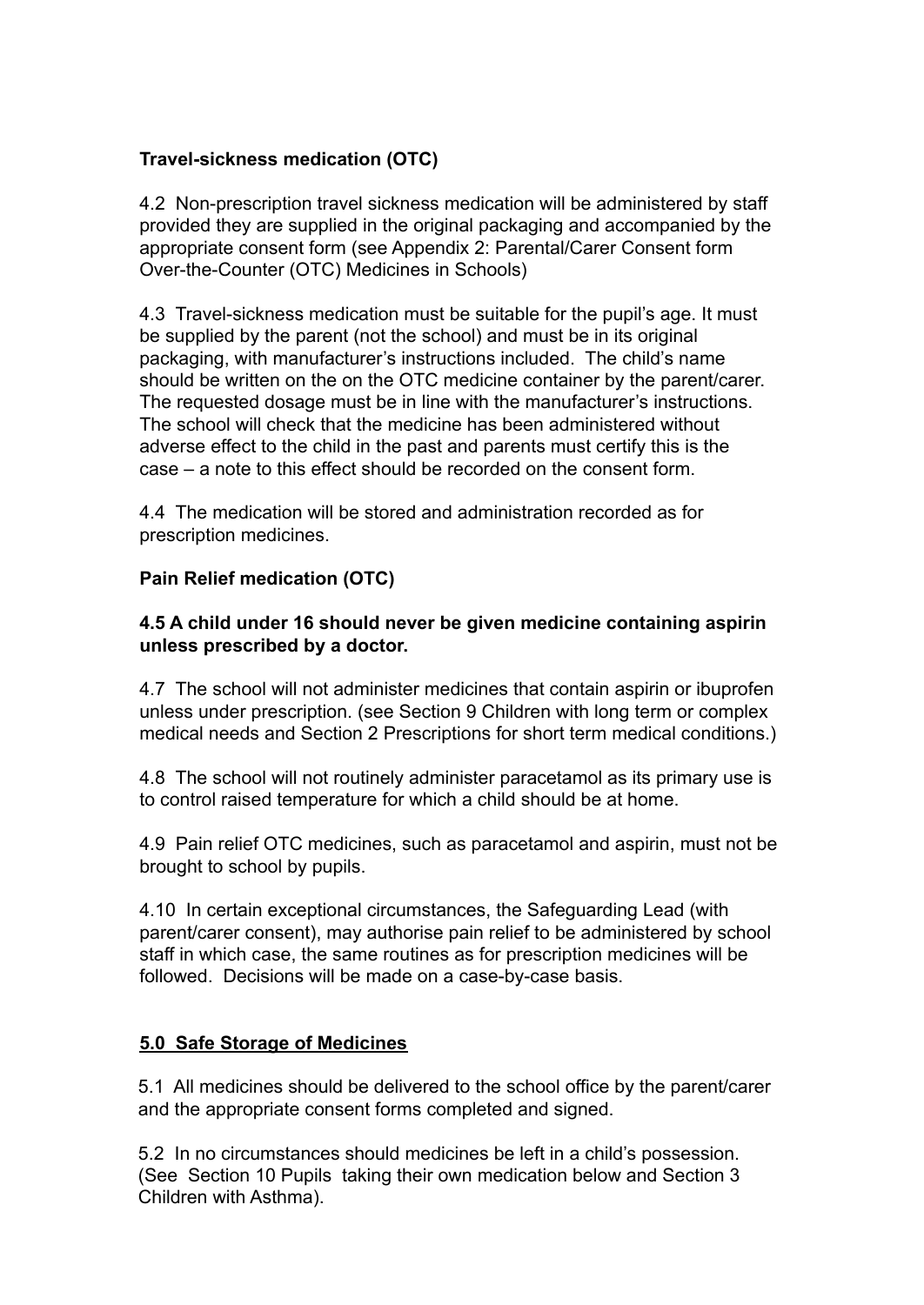5.3 Teachers and teaching assistants should not take receipt of any medicines.

5.4 All medicines should be stored in accordance with product instructions (paying particular attention to temperature). Medicines will normally be kept in the fridge (if refrigeration required) or in the school office.

5.5 All medicines must be stored in the supplied container and be clearly labelled with the name of the child, the name and dose of the medicine and the frequency of administration.

#### **Safe Storage of Emergency Medication**

5.6 All emergency medicines, such as asthma inhalers and adrenalin auto-injector devices (AAI) devices, should be readily available to children and staff and kept in an agreed place in the classroom or First Aid cupboard.

5.7 At Morley Memorial Primary School AAI devices for those children who require one, are stored in named containers in a labelled cupboard in the staff kitchen (in accordance with guidance from the NHS Medical Needs in Schools Team).

5.8 Asthma inhalers are normally stored in the child's classroom. Children may carry their own inhalers, where appropriate, on receipt of signed permission from the parent/carer (see Consent forms).

5.9 Staff ensure that emergency medication is available to hand during outside PE lessons and that it is taken on educational visits (see Section 7 Offsite Visits below). Children who require emergency medication will not be able to participate in school trips if they do not have their medication in school to take with them.

#### **Safe storage of medicines: Controlled Drugs**

5.10 Controlled drugs, such as Ritalin, are controlled by the Misuse of Drugs Regulations 2001, and therefore have to be strictly managed.

5.11 The amount of medication handed over to the school will always be recorded. All controlled drugs will be kept secure in a locked non-portable container, and only specific named staff will have access.

5.12 Each time the drug is administered it will be recorded, including if the child refused to take it.

#### **6.0 Disposal of Medicines**

6.1 Parents/carers are responsible for ensuring that date-expired medicines are returned to the pharmacy for safe disposal. Parents/carers should collect medicines before expiry and replace with a new prescription where applicable.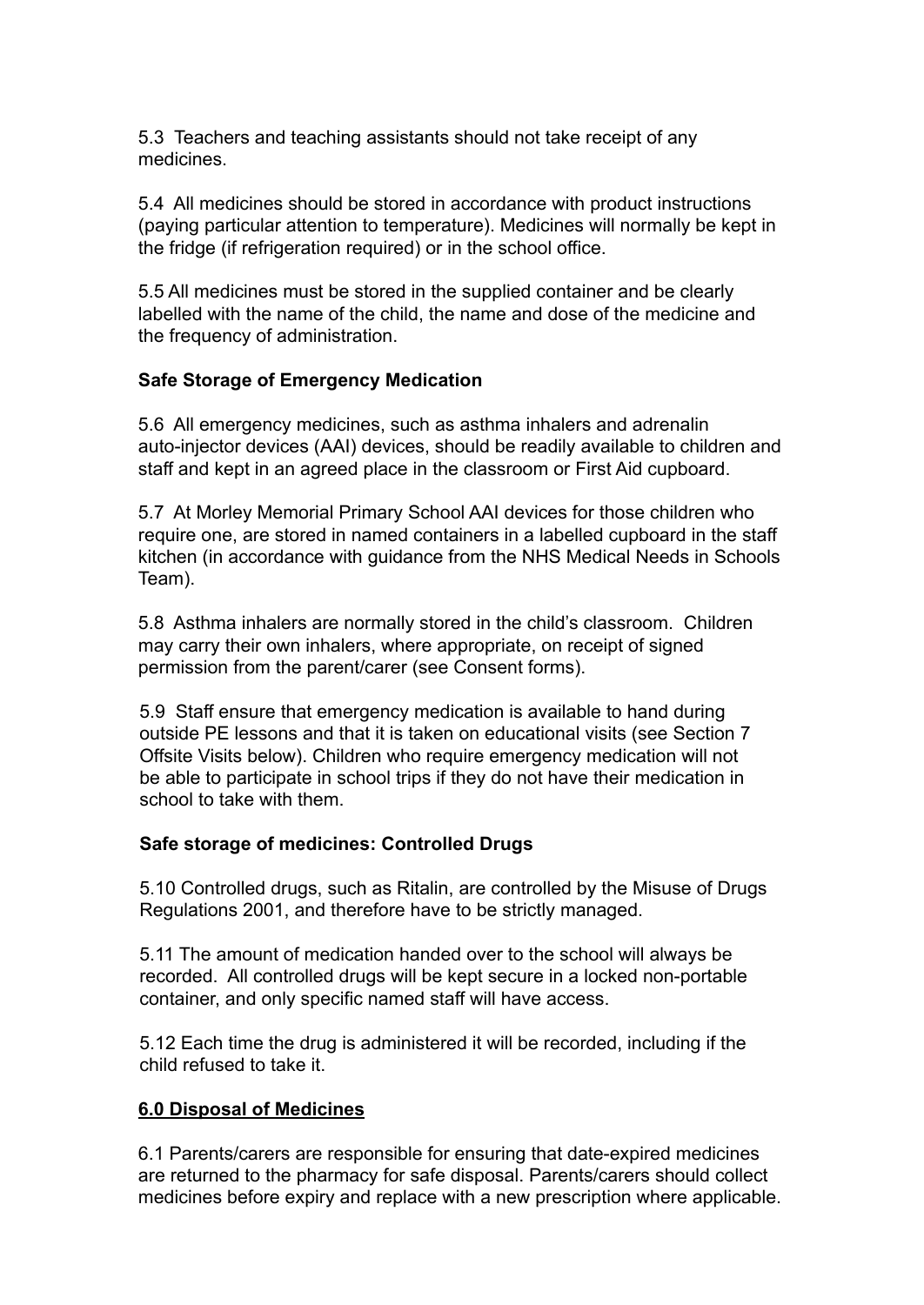Morley Memorial Primary School sends regular, general reminders to parents/carers about the collection of medicines and the date-expiry of emergency medicines (asthma inhalers and AAI devices).

6.2 If any date-expired medicines remain uncollected at the end of the summer term, they will be disposed of at a local pharmacist by a member of the office staff.

# **7.0 Off-site visits**

7.1 Children with medical needs are given the same opportunities as other children. Staff may need to consider what reasonable adjustments they might make to enable children with medical needs to participate fully and safely on visits. This may include carrying out a risk/benefit assessment for such children. The school's Educational Visits Co-ordinator will be responsible for reminding staff of the need to consider and prepare for children with medical needs on participating in off-site visits. On the visit one member of staff will be nominated as having responsibility for the administration of all medication.

Roles and responsibilities of parents/carers as outlined below will apply.

#### **8.0 Refusing Medication**

8.1 If a child refuses to take medication, staff will not force them to do so. The refusal will be recorded and the parents informed immediately or as soon as is reasonably possible. If necessary, the school will call the emergency services.

#### **9.0 Children with long-term or complex medical needs**

9.1 Parents/carers should provide the school with sufficient information about their child's medical condition and treatment or special care needed at school. Arrangements can then be made between the parents/carers, the school and other relevant health professionals to ensure that the pupil's medical needs are managed well during their time in school. This will usually be in the form of a Care Plan (or Health Care Plan).

9.2 Parents/carers must provide the school with a copy of the child's specific medical protocols/health care plan as provided by the child's medical professional team. The school will use this as its guidance to respond to the child's listed medical needs.

9.3 Parents/carers are responsible for ensuring that all medication kept in school

e.g. asthma inhalers, AAI devices, are kept up to date.

9.4 Parents/carers are responsible for providing a suitable container for the medication to be stored in, which is clearly labelled with the child's name and has an up-to-date photograph of the child. The container must also include the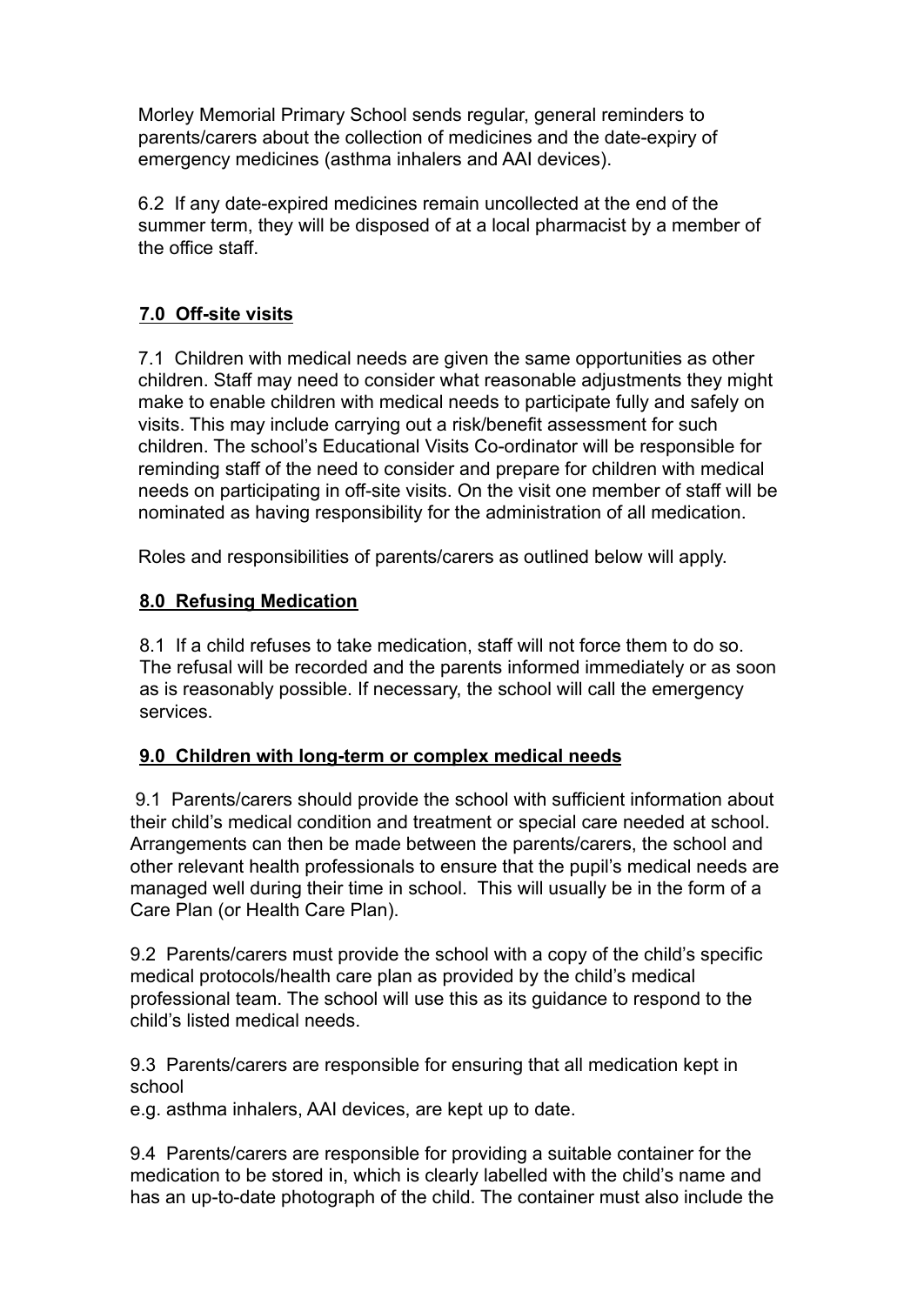child's medical protocols form/health care plan.

9.5 Parents/carers are responsible for notifying the school if there is a change in circumstances e.g. if a child is deemed to be no longer asthmatic.

# **10.0 Pupils taking their own medication**

10.1 For certain long-term medical conditions, it is important for children to learn how to self-administer their medication. The most important condition where this applies is asthma. For other conditions, appropriate arrangements for medication should be agreed and documented in the pupil's health care plan/medical protocols form. The appropriate consent form should be completed and signed by the parent/carer (See Appendices)

# **11.0 Record Keeping**

11.1 Medicines should be provided in the original container as dispensed by a pharmacist and include the prescriber's instructions. Staff should check that written details include:

- name of the child
- name of the medicine
- dose
- method of administration
- time and frequency of administration
- any side effects
- expiry date

11.2 The appropriate consent form (see appendices) must be completed and signed by the parent, before medicines can be administered. At the time of administering medicines, the member of staff must complete the medicines record sheet. No medication should be given unless it has been checked by a second adult.

# **12.0 Staff Training**

12.1 At Morley Memorial Primary School we seek to ensure that staff who administer medicine are fully briefed in general procedures for medicines and that they receive appropriate training to administer specific medicines. Training in the administration of specific medicines is arranged via the School Nurse team. Records are maintained of all training completed by staff.

# **13.0 Emergency Procedures**

13.1 In a medical emergency, first aid is given (as appropriate), and staff will follow usual emergency procedures (for example, calling 999). Parents/carers are notified.

13.2 Should an emergency situation arise for a pupil who has a Health Care Plan, the emergency procedures detailed in the plan will be followed and a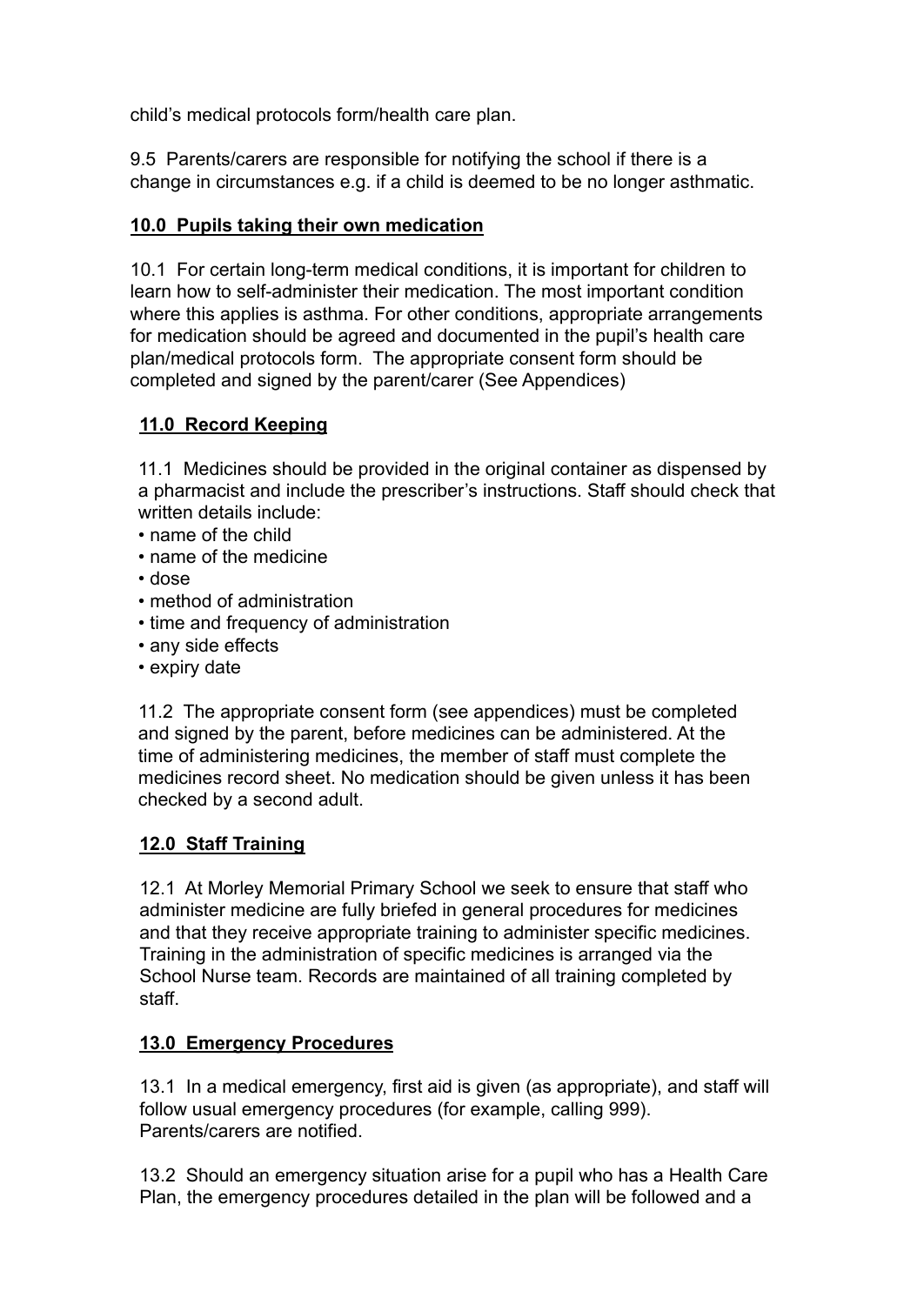copy of the health plan is given to the ambulance crew. **14.0 Confidentiality**

14.1 The head teacher and staff should always treat medical information confidentially, within usual safeguarding procedures. In exceptional circumstances, medicine may be prescribed to a child without the knowledge of the parents. In such cases staff will follow guidance of the professional agencies involved, in line with safeguarding procedures.

# **15.0 ROLES AND RESPONSIBILITIES**

## **15.1 Parents/Carers\***

**In most cases the Parent/Carer will be able to administer any medicines outside of school hours. Where this is not possible parents/carers:**

- Should give sufficient information about their child's medical needs if treatment or special care is required.
- Must deliver all medicines to the school office in person.
- Must complete and sign the appropriate consent form. (see Appendices)
- Must keep staff informed of changes to prescribed medicines.
- Keep medicines in date particularly emergency medication, such as adrenaline auto-injector devices.

*\*Parents, as defined in section 576 of the Education Act 1996, include any person who is not a parent of a child but has parental responsibility for or care of a child. In this context, the phrase 'care of the child' includes any person who is involved in the full-time care of a child on a settled basis, such as a foster parent, but excludes baby sitters, child minders, nannies and school staff.*

#### **15.2 Head teacher**

- To ensure that the school's policy on the administration of medicines is implemented.
- Ensure there are members of staff within the school willing to volunteer to administer medication to specific pupils if required.
- Ensure that staff receive support and appropriate training where necessary.
- To share information, as appropriate, about a child's medical needs.
- Ensure that parents are aware of the schools policy on the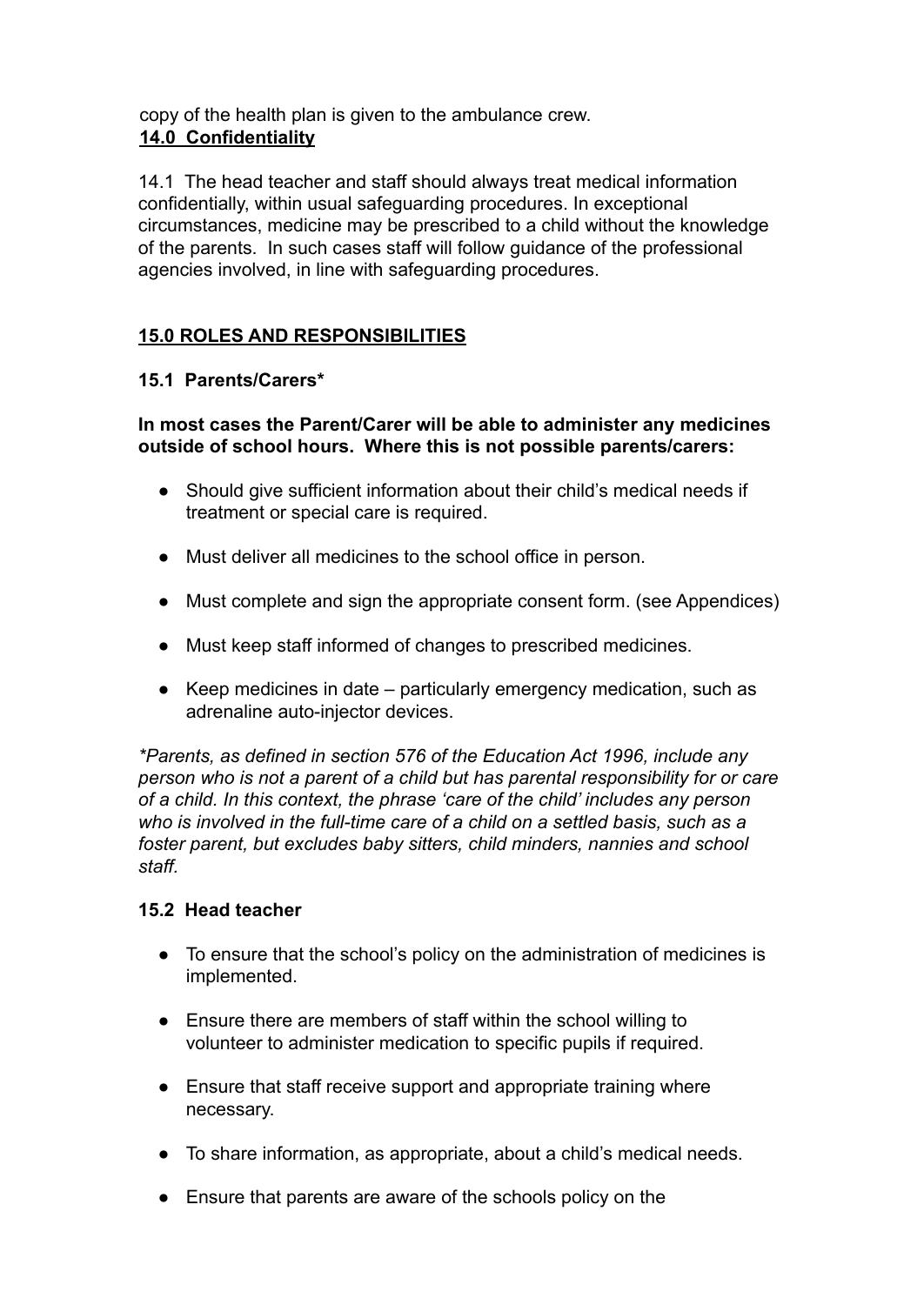administration of medicines.

#### **15.3 Staff**

- On receipt of medicines, the child's name; prescribed dose; expiry date and written instructions provided by the prescriber should be checked.
- Ensure that the parent/carer completes the appropriate consent form for the administration of medicines following the prescriber's instruction.
- Ensure that medicines are stored correctly.
- Ensure that a second member of staff is present when medicines are administered, where possible.
- Complete the 'administration of medicines' record sheet each time medication is given.
- Ensure a refusal to take medicine is communicated to parents/carers immediately or as soon as reasonably possible, and the refusal is recorded.
- Ensure that medicines are returned to parents for safe disposal

#### **OTHER RELATED POLICIES AND PROCEDURES**

This policy links to our:

Attendance policy Complaints procedure Health and Safety policy Intimate Care policy Safeguarding Policy Safer Recruitment policy SEN/Inclusion Policy Staff Code of Conduct/Safer Working Practice Supporting Children with Medical Needs and Conditions in School Whistleblowing policy

Appendix 1 Consent form to administer prescription medicines Appendix 2 Consent form to administer over the counter medicines

References: CCC Sample Medicines in Schools Policy Medicines Optimisation Team (Cambridgeshire & Peterborough Clinical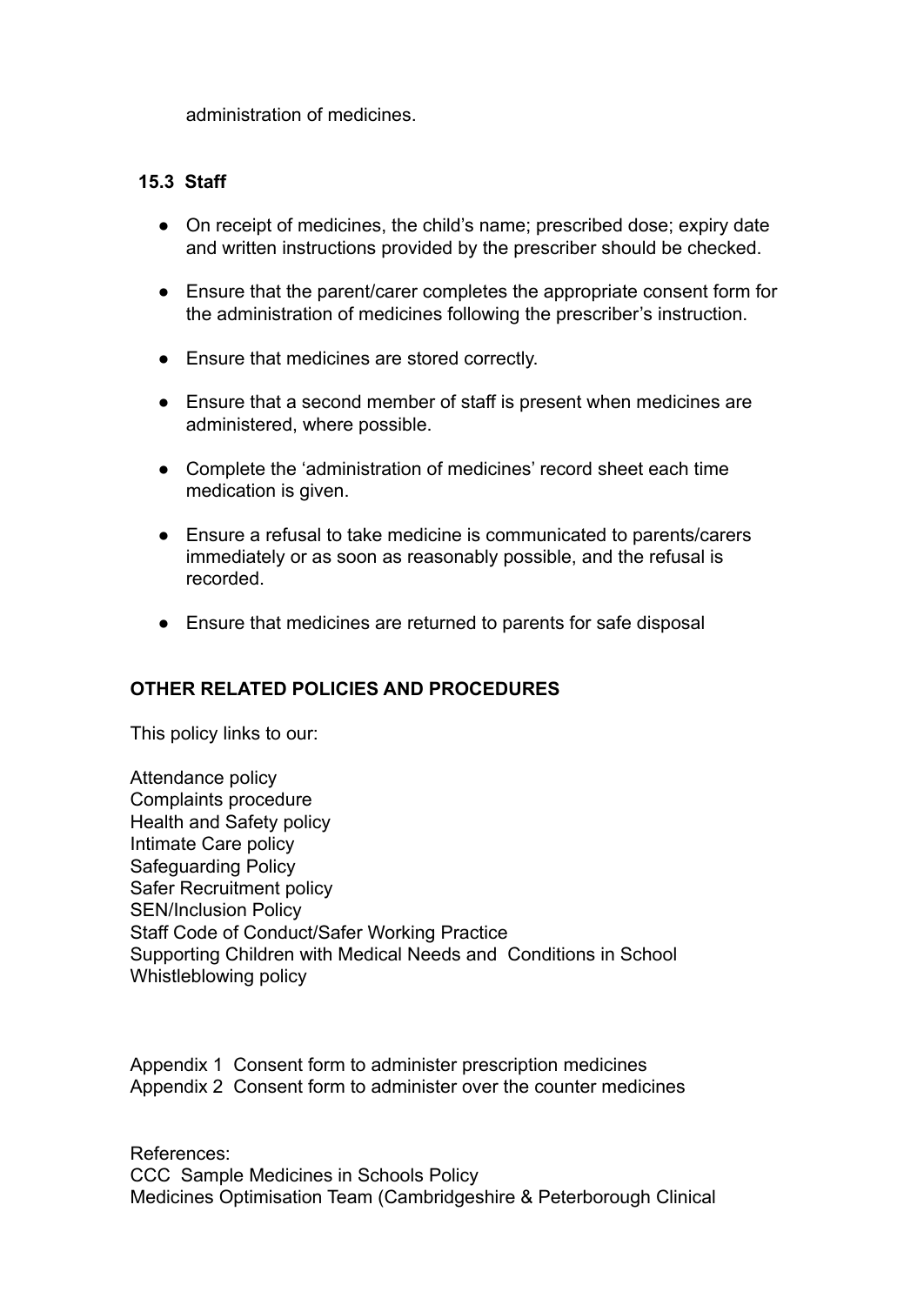Commissioning Group) guidance

PrescQIPP 'Administration of medicines in schools and early years settings' (NHS summary guidance)

DfE 'Supporting Pupils at school with Medical Conditions' 2015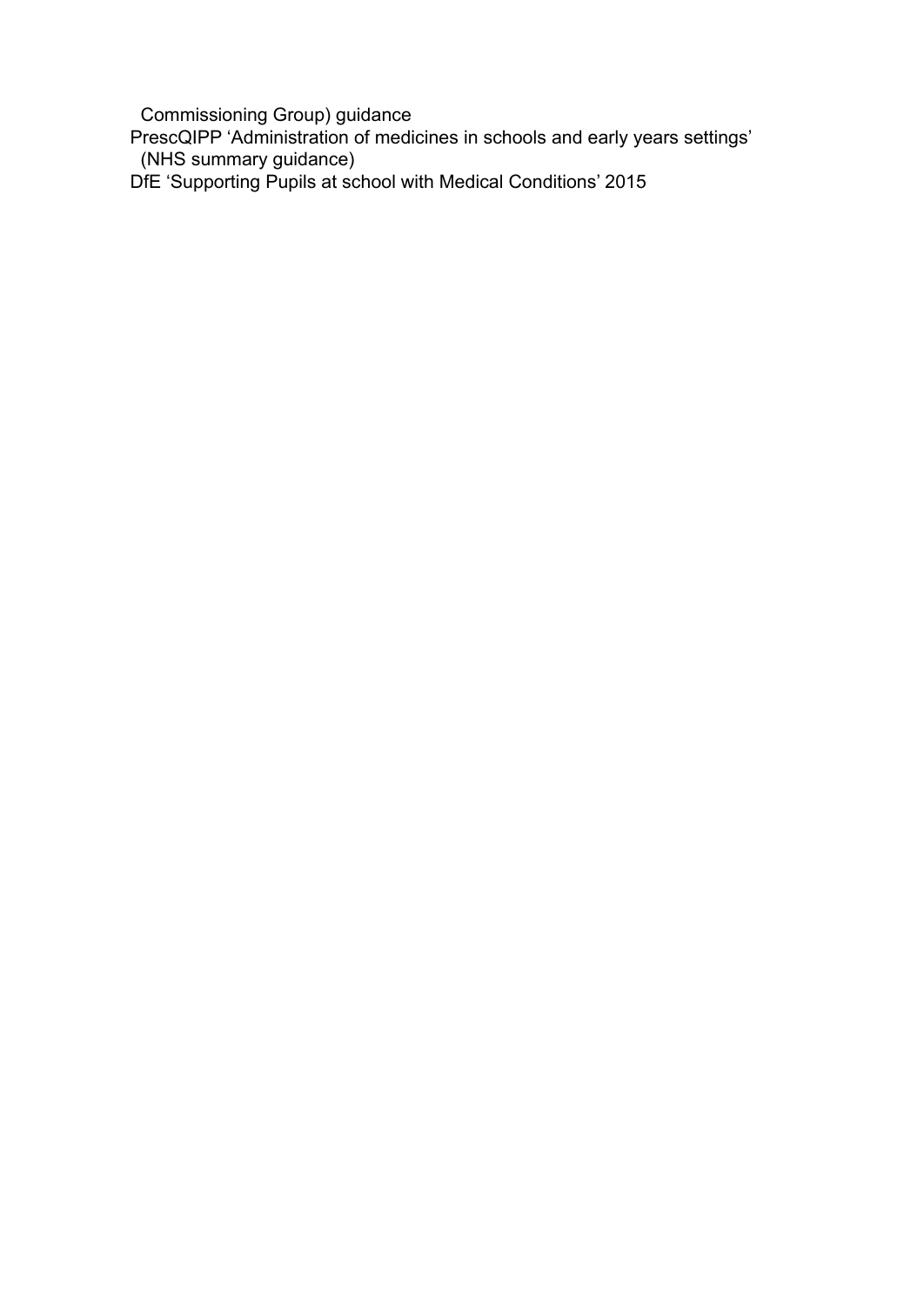## **Appendix 1 Consent form to administer prescription medicines**

#### **Parental/carer consent to administer a prescribed medicine**

● All prescribed medicines must be in the original container as dispensed by the pharmacy, with the child's name, the name of the medicine, the dose and the frequency of administration, the expiry date and the date of dispensing included on the pharmacy label.

## **● A separate form is required for each medicine.**

| <b>Child's name</b>                                                                                     |  |
|---------------------------------------------------------------------------------------------------------|--|
| Child's date of birth                                                                                   |  |
| <b>Class/Year</b>                                                                                       |  |
| <b>Name of medicine</b>                                                                                 |  |
| <b>Strength of medicine</b>                                                                             |  |
| How much (dose) to be given<br>For example: One tablet, One 5ml<br>spoonful                             |  |
| At what time(s) the medication<br>should be given                                                       |  |
| <b>Reason for medication</b>                                                                            |  |
| <b>Duration of medicine</b><br>Please specify how long your child<br>needs to take the medication for.  |  |
| Are there any possible side effects that<br>the school needs to know about? If<br>yes, please list them |  |

| If give permission for my son/daughter to carry their own      | Yes            |  |
|----------------------------------------------------------------|----------------|--|
| salbutamol asthma inhaler/Adrenaline auto injector pen for     | <b>No</b>      |  |
| anaphylaxis [delete as appropriate].                           | Not applicable |  |
| If give permission for my son/daughter to carry their own      | Yes            |  |
| salbutamol asthma inhaler and use it themselves in accordance  | <b>No</b>      |  |
| with and the agreement of the school and medical staff.        | Not applicable |  |
| If give permission for my son/daughter to administer their own | Yes            |  |
| medication in accordance with and the agreement of the school  | <b>No</b>      |  |
| land medical staff.                                            | Not applicable |  |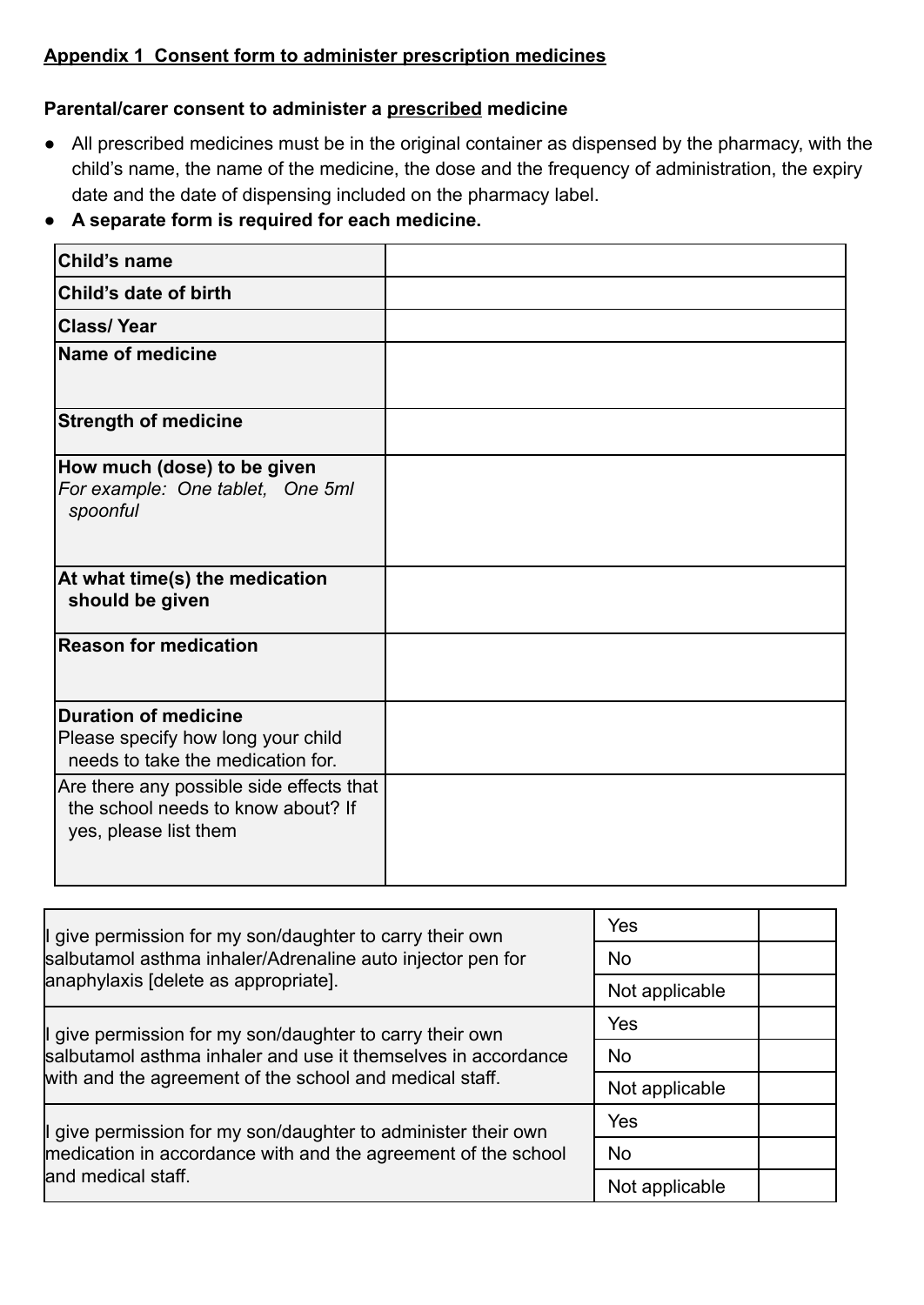| Mobile number of parent/carer      |  |
|------------------------------------|--|
| Daytime landline for parent/carer  |  |
| Alternative emergency contact name |  |
| Alternative emergency phone no.    |  |
| Name of child's GP practice        |  |
| Phone no. of child's GP practice   |  |

- I give my permission for the head teacher (or his/her nominee) to administer the prescribed medicine to my son/daughter during the time he/she is at school. **I will inform the school immediately, in writing, if there is any change in dosage or frequency of the medication or if the medicine is stopped.**
- I understand that it may be necessary for this medicine to be administered during educational visits and other out of school activities, as well as on the school premises.
- **● I agree that I am responsible for collecting any unused or out of date medicines and returning them to the pharmacy for disposal and supplying new stock to the school if necessary.**
- The above information is, to the best of my knowledge, accurate at the time of writing.

| Parent/carer name      |  |
|------------------------|--|
| Parent/carer signature |  |
| <b>Date</b>            |  |

# **FOR STAFF TO COMPLETE**

| Date & Time given to child | Dosage given | Name | Signed |
|----------------------------|--------------|------|--------|
|                            |              |      |        |
|                            |              |      |        |
|                            |              |      |        |
|                            |              |      |        |
|                            |              |      |        |
|                            |              |      |        |
|                            |              |      |        |
|                            |              |      |        |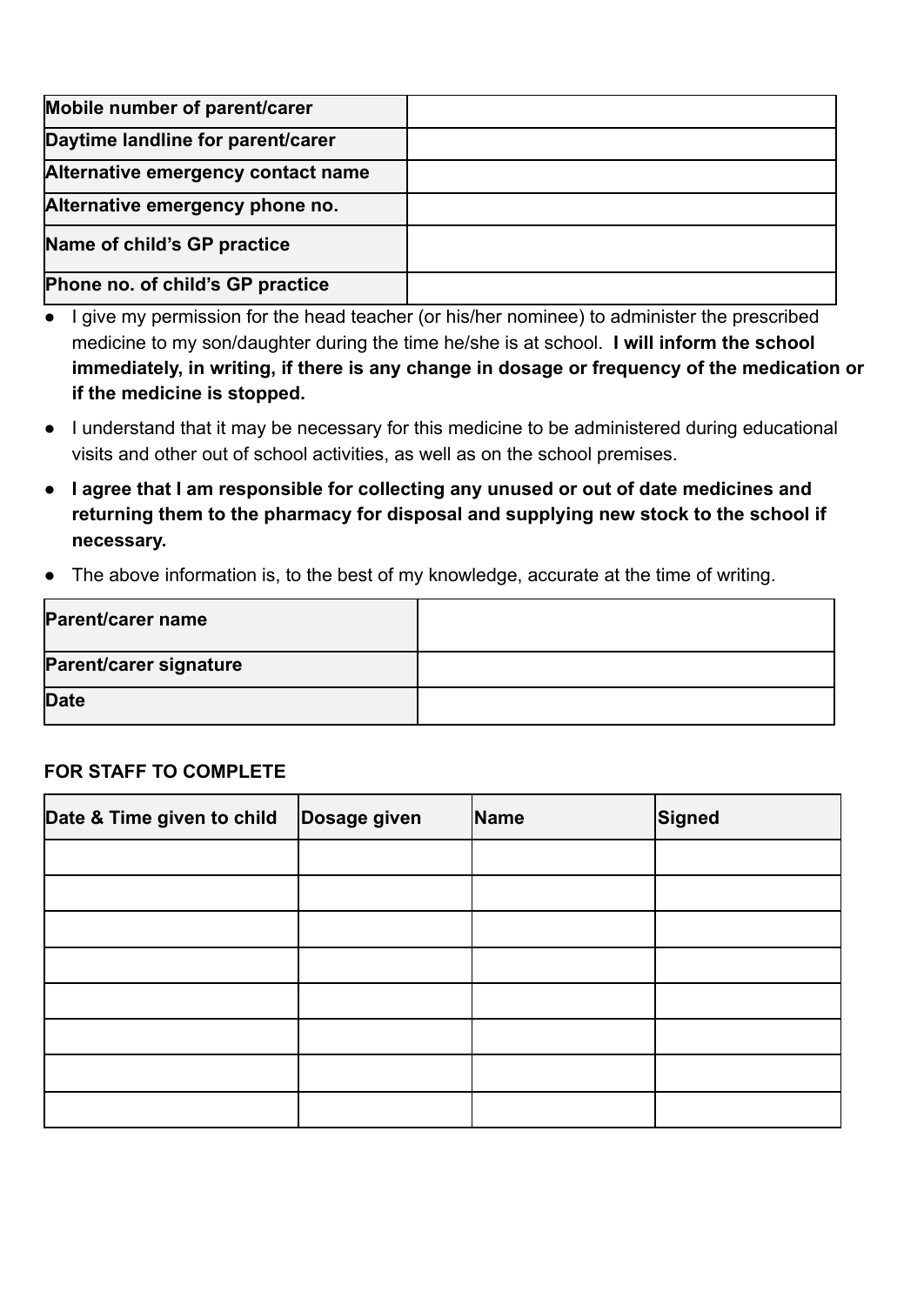#### **Appendix 2 Consent form to administer over the counter medicines**

#### **Parental/carer consent to administer an over-the-counter (OTC) medicine**

- *● The school will not administer aspirin or Ibuprofen based OTC medicines unless under prescription.*
- All OTC medicines must be in the original container with the child's name written clearly on the container.
- **● A separate form is required for each medicine.**

| Child's name                                                                                            |  |
|---------------------------------------------------------------------------------------------------------|--|
| Child's date of birth                                                                                   |  |
| <b>Class/Year</b>                                                                                       |  |
| Name of medicine                                                                                        |  |
| <b>Strength of medicine</b>                                                                             |  |
| How much (dose) to be given<br>For example: One tablet, One 5ml<br> spoonful                            |  |
| At what time(s) the medication<br>should be given                                                       |  |
| $ $ Reason for medication                                                                               |  |
| Duration of medicine<br>Please specify how long your child<br>lneeds to take the medication for.        |  |
| Are there any possible side effects that<br>the school needs to know about? If yes,<br>please list them |  |

| If give permission for my son/daughter to carry and administer | 'Yes           |  |
|----------------------------------------------------------------|----------------|--|
| their own medication in the presence of and in accordance with | <b>INo</b>     |  |
| the agreement of the school and medical staff.                 | Not applicable |  |

Morley Memorial Primary School Medicines in School Policy states:

*The school will not routinely administer paracetamol as its primary use is to control raised*